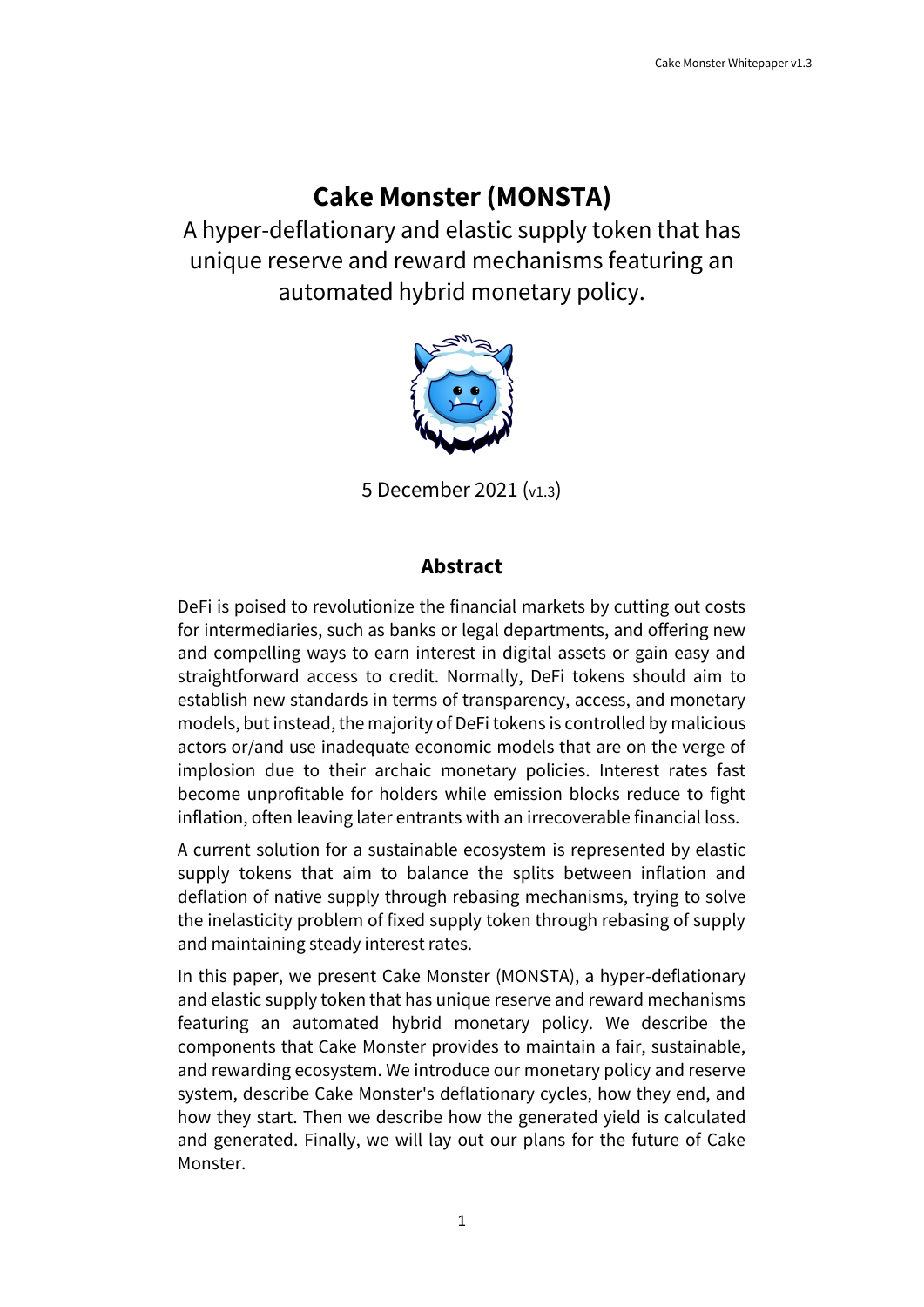## **Contents**

| 1 Introduction                             | 3              |
|--------------------------------------------|----------------|
| <b>2 Architectural Overview</b>            | 4              |
| 2.1 Management                             | 5              |
| 2.2 Policy                                 | 5              |
| 2.3 Volume                                 | 5              |
| <b>3 General Overview</b>                  | 5              |
| 3.1 Tax System                             | 6              |
| 3.2 Cycles, Functions, Rewards             | $\overline{7}$ |
| <b>4 Relaunch Process</b>                  | 11             |
| <b>5 CAKE Yield Generation</b>             | 13             |
| <b>6 Long-Term Technical Strategy</b>      | 14             |
| <b>7 Legal Disclaimer and Risk Caution</b> | 15             |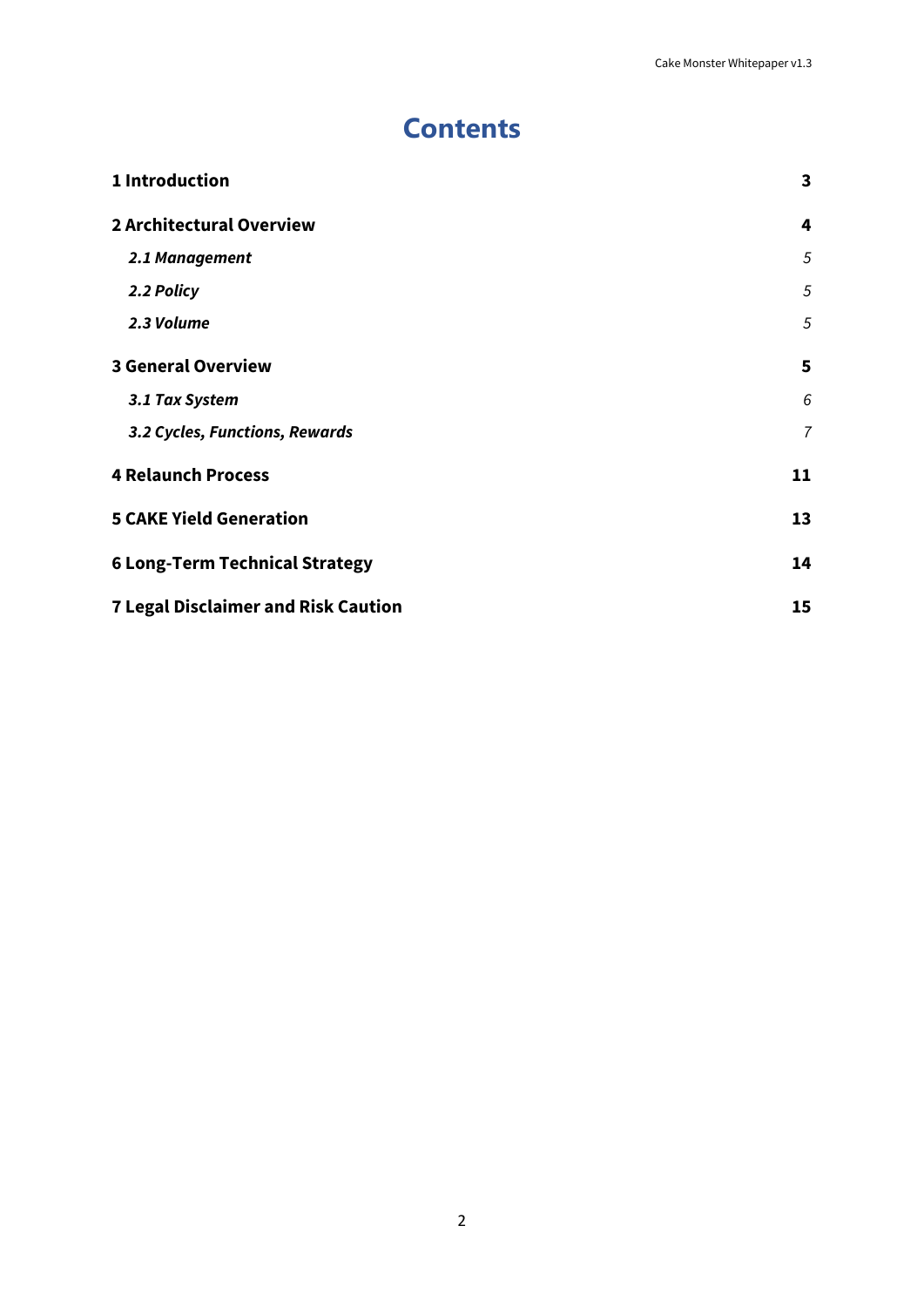## **1 Introduction**

<span id="page-2-0"></span>DeFi tokens (Decentralized Finance Tokens) are financial applications that run on blockchains and mirror concepts that have been successfully used in traditional banking and finance. The key idea is to recreate financial services in a decentralized way without a third party, such as a bank, intervening. Instead, trust is placed in written code (smart contract) that is deployed on a blockchain network and allows interest to be earned, loans to be obtained or (synthetic) assets to be traded, and more, without relying on a third party.

If holders of a typical DeFi token want to earn high interest on staking or yield platforms, they typically must expose themselves to several risks, such as loss of control of their holdings, insecure/badly written smart contracts (bugs, hacks, backdoors), and extremely volatile market conditions, coupled with an immature token economy whose value is only supported by its own underlying token and its experimental utility (e.g., extreme tax, clones). In most cases, the applied monetary policy does not allow for sustainability or longevity of these projects, which creates a bubble that will inevitably implode due to its corrupt and inflexible nature.

In addition, the associated gas costs (Ethereum) and the numerous transactions/interactions that users must initiate along the way make this system errorprone and expensive. These inefficiencies ensure that the public cannot be effectively reached due to low accessibility, high financial risks, unprofitable trades, and general fear factors (e.g., fraud rate, unregulated markets).

The introduction of frictionless yield generation has opened up DeFi to a wider audience, as it simplifies most user interactions via automated logics and rewards holders by passing a portion of the protocol tax to all holders of the token (reflection), while another tax portion seeks to preserve token value via deflationary measures (burning token).

But the problems that remain are overall profitability and equitable distribution of rewards over time, the insufficiently maintained sustainability and stability of the protocol's ecosystem (implosion/monopolization), the inability to update the smart contract logic, and the lack of an advanced and well-executed long-term marketing strategy aimed at achieving mass adoption through high, fast, and low-cost accessibility of the project.

Cake Monster proposes a solution that combines the benefits of perpetual, easily accessible, and profitable rewards for all with a smart and complex monetary solution that allows the protocol ecosystem to stay healthy in all market conditions, where fixed-supply or simple reflection tokens are vulnerable to supply or volume shocks. In addition, there is a memeable artwork design, an upgradable contract, and an overly ambitious, dedicated, and well-connected team. Supporting many (new) investment strategies, Cake Monster is a credible financial tool for holders and traders alike and can be used, for example, as a hedge during difficult markets or simple speculation for short, medium, and long-term strategies.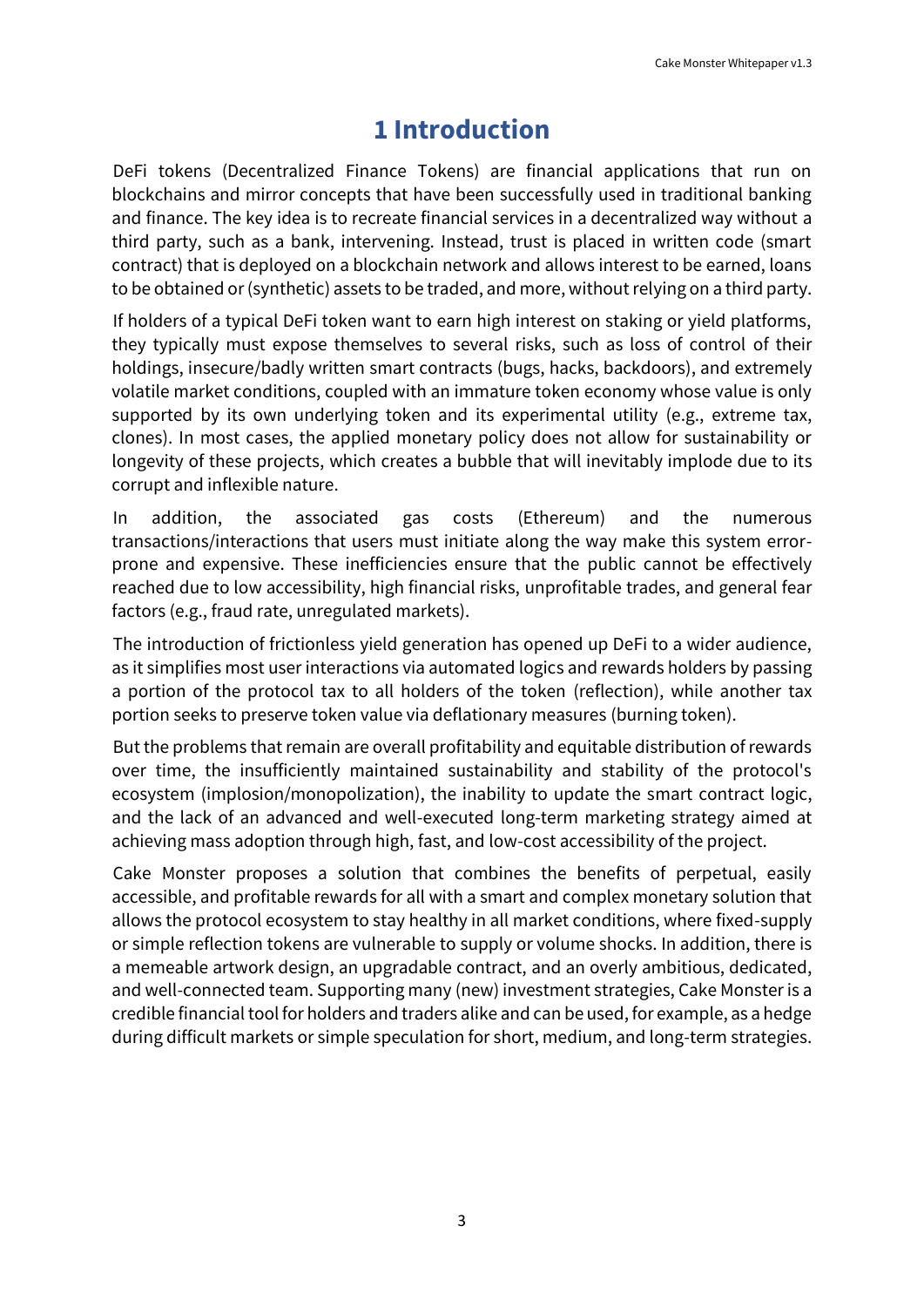#### **Whitepaper roadmap**

In this whitepaper\*, we provide an overview of the protocol architecture (Section 2) and a general overview of the tax and cycle functions (Section 3). We describe Cake Monster's relaunch process (Section 4) and follow with information about the applied yield generation within the Gravity Vault (Section 5). We then describe a proposed long-term development strategy (6). Finally, we present a legal disclaimer (7).

## **2 Architectural Overview**

<span id="page-3-0"></span>The core functional goal of Cake Monster is to maintain an automated hybrid monetary policy with cyclical supply rebasing and a zero-emission reward model that protects and stabilizes the ecosystem while accumulating a non-native asset (CAKE) within its own reserve for MONSTA token holders and enforcing persistent deflation and volume. Below, we describe the architecture of each component of Cake Monster, which will initially be built on Binance Smart Chain. We intend to integrate Cake Monster with other leading smart contract networks that support integrated reserve assets, complex smart contracts, and cheap gas costs. Cake Monster is designed with modularity in mind and every part of the Cake Monster system is upgradeable, allowing various components to be replaced as better techniques and competing implementations emerge or to battle unforeseen issues in the complex smart contract logic. The protocol logic is based on three fundamental pillars: management, policy, and volume. Their interactions with each other are critical to the underlying protocol functions and the overall token valuation. They feed the vaults at the core of the economic model and use their integrated functions: Yield, Tax, and Deflation.

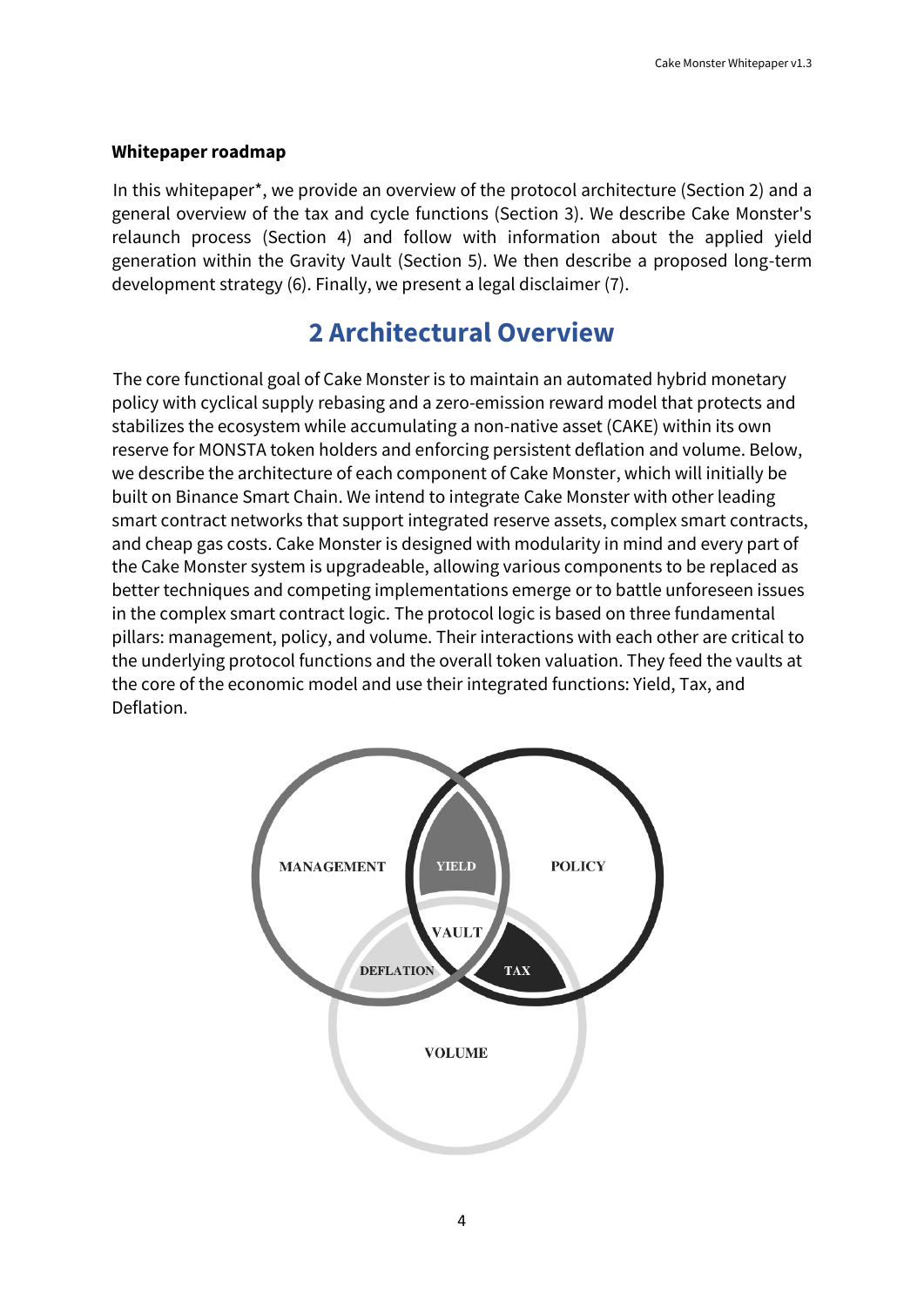## <span id="page-4-0"></span>**2.1 Management**

#### **Allows holders to**

- manage the aggregation of CAKE as reserve and reward asset for the Gravity Vault
- add locked liquidity to the LP on PancakeSwap
- cash out inactive holders and swipe dust in wallets to stay compliant with the deflationary policy
- earn rewards generated by protocol features
- re-launch the protocol when conditions are met

# <span id="page-4-1"></span>**2.2 Policy**

#### **Will allow the protocol to**

- ensure flexibility, stability, and execution of vital functionalities
- maintain constant CAKE yield generation for the MONSTA ecosystem
- maintain the tax/burn system to ensure constant deflation of MONSTA supply and aggregation of CAKE and MONSTA for the respective vaults
- maintain ever-rising price floor by adding non-native monetary value to the protocol ecosystem

## <span id="page-4-2"></span>**2.3 Volume**

#### **Allows the ecosystem to ensure**

- all sells, buys and transfers are contributing to overall CAKE Gravity Vault yield and holder reward generation
- acceleration of the protocol value and a rising cyclical price floor
- <span id="page-4-3"></span>• tax collection and MONSTA deflation

## **3 General Overview**

The Cake Monster protocol is designed to run in perpetual cycles, during which it burns off its initial supply of 10 billion tokens until it reaches its programmed minimum of 1 million (99.99% deflation). At the same time, it builds up a protocol backing reserve (Gravity Vault) containing CAKE, which acts as a price anchor for MONSTA and makes itself available as a sophisticated reward system for holders.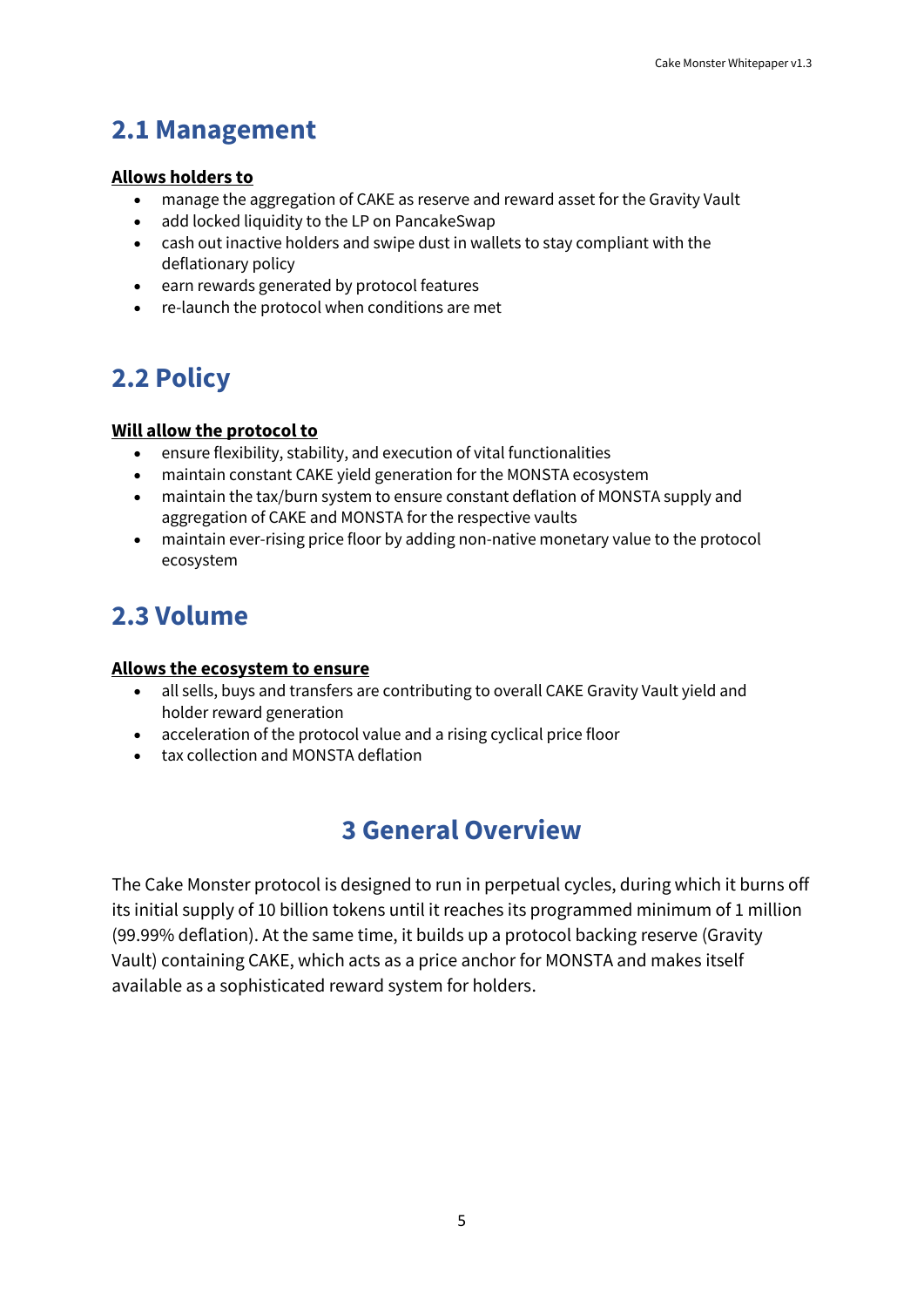

#### Cake Monster Cycle

## **3.1 Tax System**

<span id="page-5-0"></span>The monetary policy applies a total tax of 5% on each transaction (sell, buy, transfer). A portion of the protocol tax (2.5%) is used to replenish the Kitchen Vault with MONSTA which in turn serves the Gravity Vault, which holds CAKE in reserve.

#### **Kitchen Vault**

- Add a portion of MONSTA (10%) as locked liquidity to PancakeSwap liquidity pool (50% converted to WBNB, 50% MONSTA)
- Convert MONSTA to CAKE and add to the Gravity Vault (MONSTA > WBNB > CAKE)

Another part of the protocol taxes (2.5%) per transaction is used to burn MONSTA.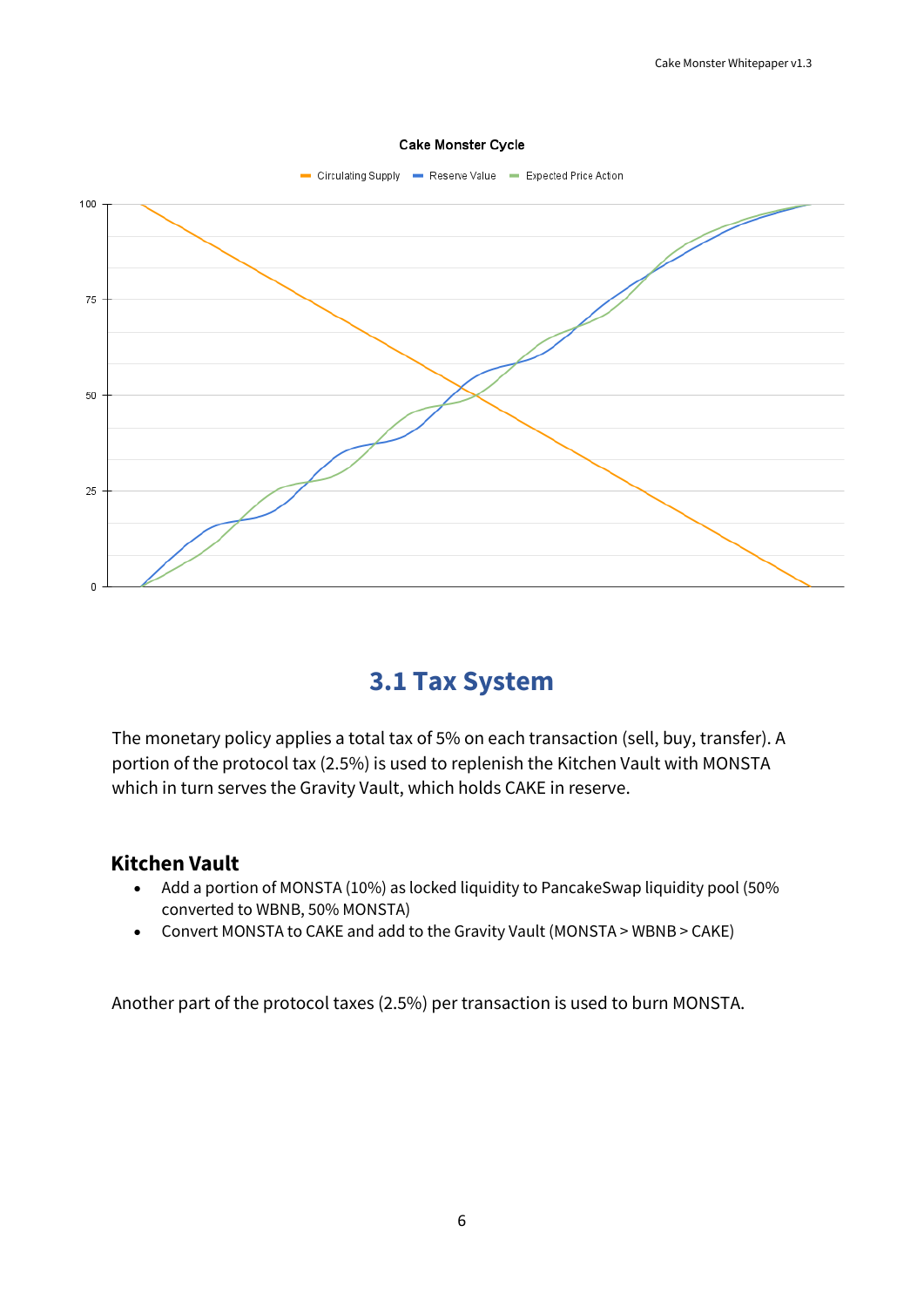

## **3.2 Cycles, Functions, Rewards**

<span id="page-6-0"></span>Each deflationary MONSTA cycle is driven by a few distinct and rewarding protocol management functions, that can be called via the dAPP once predetermined parameters are met. Additional functions reward CAKE tokens to MONSTA and Diamond Claw Level 5 NFT holders.

- Vault Management
- Automatic Cash out
- **CAKE Crumbs**
- Gravity Vault Staking
- CAKE Slice

### **Vault Management**

If the Kitchen Vault MONSTA balance (collected through tax) has grown bigger than 0.005% of the current total supply, the PANCAKE SWEETNESS reaches 100% (or more), the MAKE function becomes available and can be called by anyone that is connected to the dAPP and meets the predetermined requirements.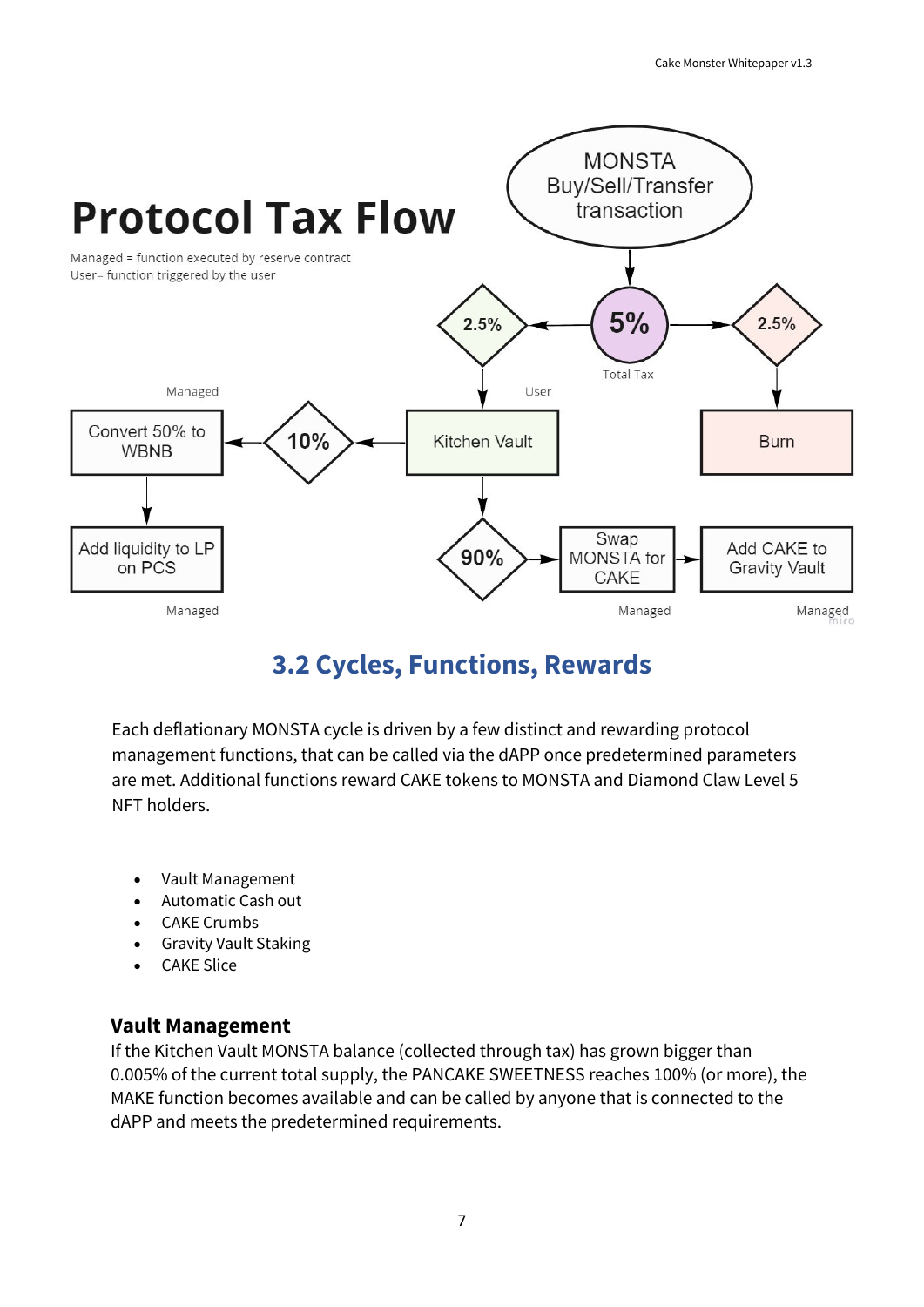Diamond Claw NFT holders have a head start for this function which triggers the following events, executed by the MONSTA smart contract:

- 1. 10% of the MONSTA balance from the Kitchen Vault is added to the PancakeSwap LP (50% converted to WBNB, 50% MONSTA, locked in the main contract)
- 2. The remaining 90% of MONSTA from the Kitchen Vault is converted to CAKE, which is then added to the Gravity Vault contract

#### **More details**

- A Kitchen manager receives a reward of 2.5% from the total collected MONSTA in the Kitchen Vault
- The Gravity Vault is staked on the Syrup Pool on PancakeSwap to earn CAKE staking rewards, therefore it is unstaked for the new addition of CAKE from the Kitchen, compounds generated yield and is added back to the Syrup Pool to further increase staking rewards
- Manager queue size  $= 100 T_0$  prevent spamming on this function, each managing wallet address is added to a list of managers. Managers on this list will be blocked from calling the MAKE function until they move out of the queue

#### **EXAMPLE**

- The supply is 10 billion MONSTA
- The Kitchen Vault is filled up with 1 million MONSTA (0.005% of total supply)
- The "MAKE" function becomes available on the dAPP
- The connected user initiates the transaction to manage the vaults
- After a successful transaction, the user gets a reward of 20,000 MONSTA (2% of the 1 million MONSTA in the Kitchen Vault)
- Locked liquidity is added to the LP, CAKE is bought and added to the Gravity Vault which compounds staking rewards from the PCS Syrup Pool and adds back a bigger CAKE stake

### **Inactivity Tax (formerly Automatic Cash Out)**

[\\*New policy](https://cakemonster.medium.com/new-auto-cashout-policy-double-kitchen-rewards-crumbs-boost-and-more-f56d6dd5c030) active afte[r community vote](https://snapshot.org/#/cakemonster.eth/proposal/QmdqMBurhQdoVGujHWobmDZM2v7aYAvdUVu8G4H3wvkbLn) since August 25, 2021 (Change Auto-Cashout tax rate to allocate CAKE to the Vault and add liquidity to the LP)

\*[\\*New policy](https://cakemonster.medium.com/introducing-inactivity-tax-completion-of-further-auto-cashout-optimizations-7017b95dfbef) active afte[r community vote](https://snapshot.org/#/cakemonster.eth/proposal/0xd017e35d4a77e4904648ad25410acf68b5c93e02daf583170c44203a637bca7f) since December 4, 2021 (CMP-2021/3 - ACO Flow Optimization)

If no MONSTA transaction of more than 5% (purchase/transfer/sale) is recorded by a MONSTA wallet for 50 consecutive days, the INACTIVTY TAX function can be triggered by anyone meeting the specified requirements via the [reporting section](https://app.cake.monster/#/reports/auto-cashout) on the dAPP. This is crucial to the hyper-deflationary logic of the protocol and the growth of the Gravity Vault and the underlying reward mechanics.

If users don't want to sell/buy to trigger a timer reset, they can use the RESET function on [the dAPP](https://app.cake.monster/#/wallet) to initiate a self-transfer and reset the inactivity timer for their wallet back to 50 days. The RESET function transfers 5.01% of the user's MONSTA holdings to themselves. This transaction is taxed with 5%, so each reset every 50 days costs the holder 0.25%.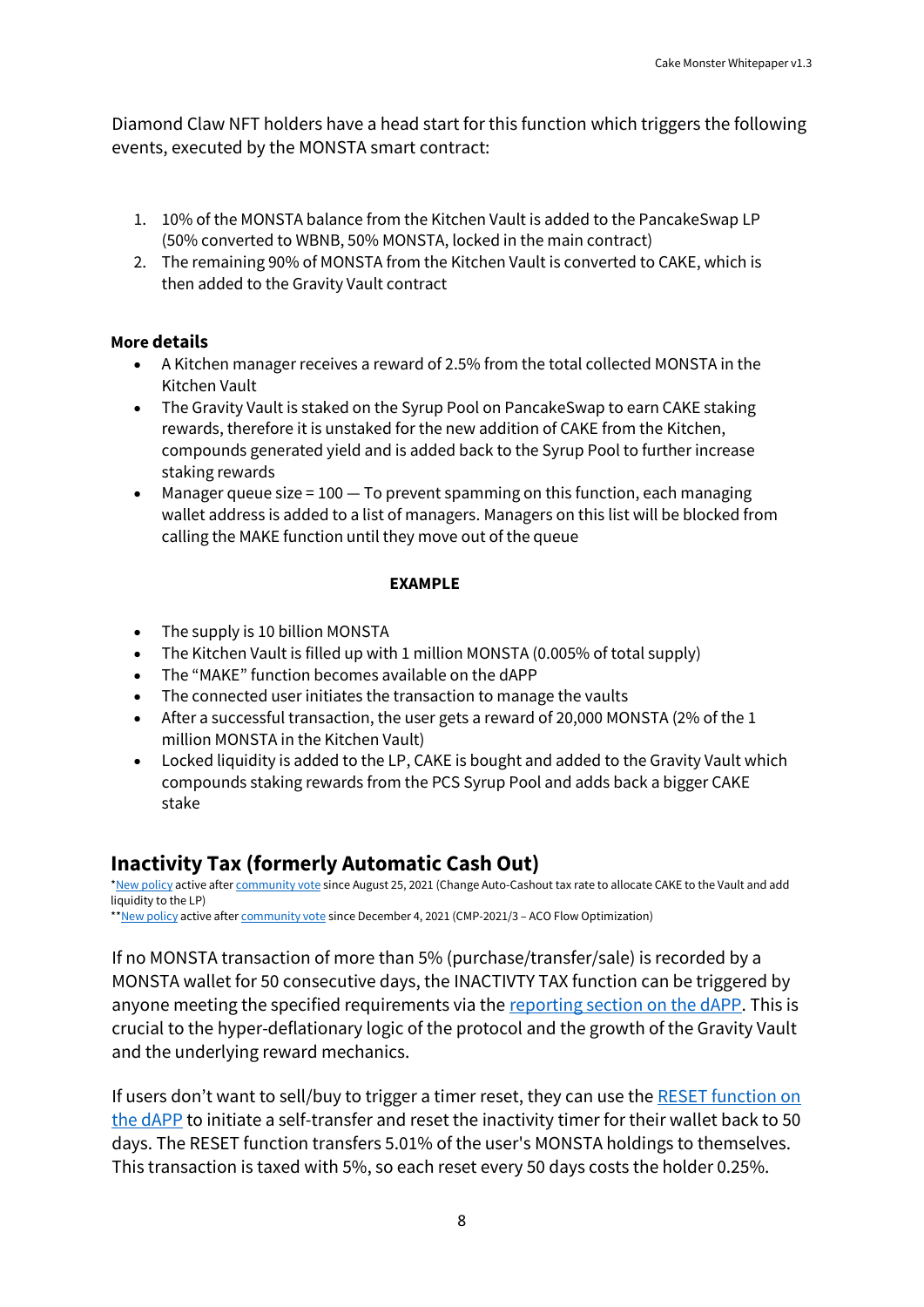#### **More details**

- Transfers 2.5% of the holders MONSTA tokens as a reward to the caller
- Converts 30% of the holders MONSTA token for CAKE and adds it to the Gravity Vault
- An equivalent of 70% of the MONSTA in the inactive wallet will be burned out of the LP, while the remaining 70% OF MONSTA in the inactive wallet stays untouched
- The inactive user can claim a refund of 25[% from the dashboard](https://app.cake.monster/#/claim-refund)
- If no activity is proven after another 50 days (total of 100 days inactivity), a second iTax strike takes place
- If no activity is proven after another 50 days (total of 150 days inactivity), a third iTax strike takes place, burning all remaining MONSTA
- The burn impact on the MONSTA in the LP is subject to the Liquidity Impact Threshold (LIT) of 5%. This means that the smart contract can never burn more than 5% of the current MONSTA liquidity in the LP.
- If the holder MONSTA token value is too low to sell, the function will just burn the tokens (100%) out of the bearer wallet instead of trying to sell it
- Liquidity provided to the BNB/MONSTA liquidity pool on PancakeSwap is whitelisted from this function and therefore cannot be disbursed

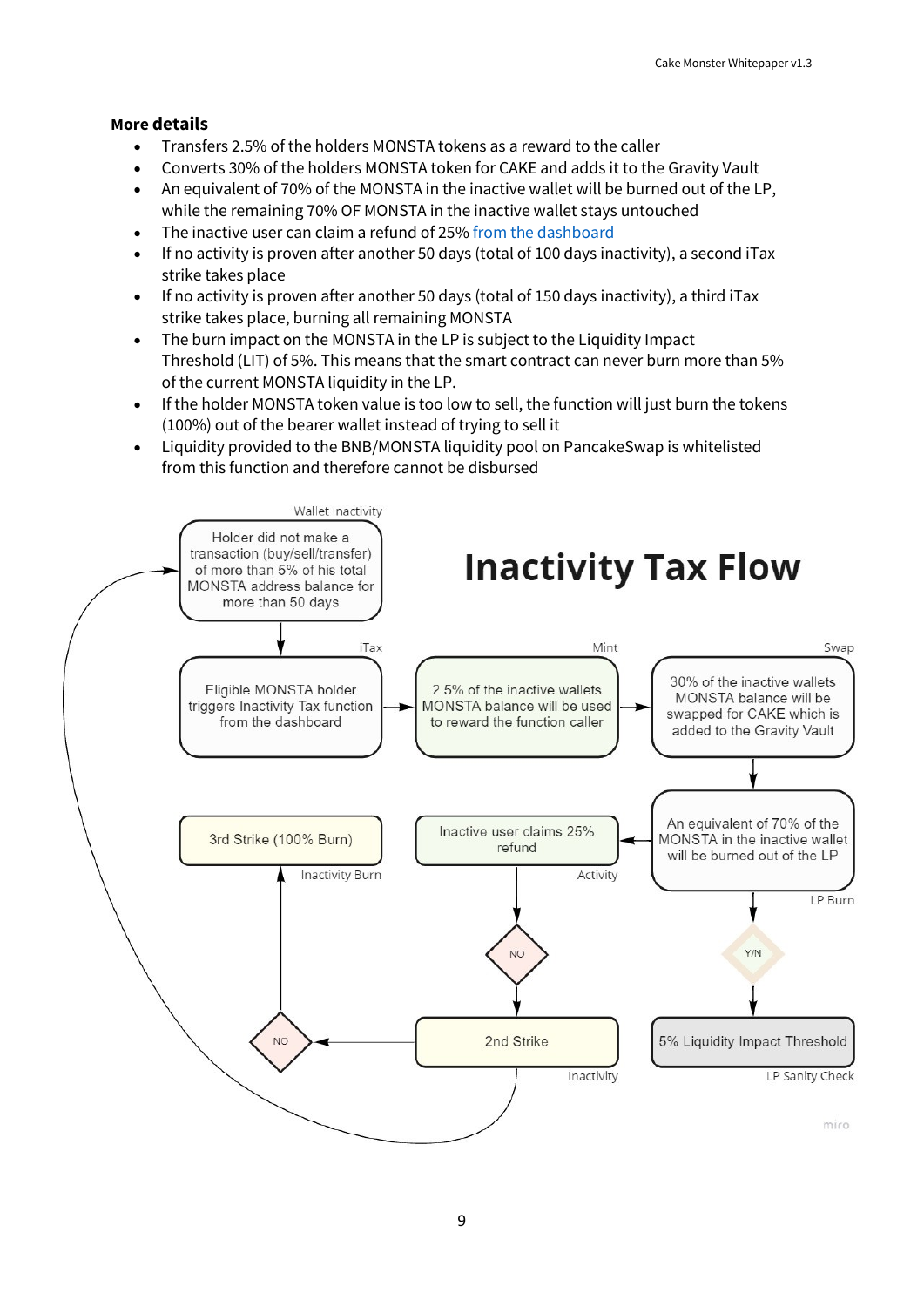### **CAKE Crumbs**

Each time the current total supply of MONSTA has decreased by 1%, holders are entitled to earn CAKE Crumbs from the Gravity Vault equal to their share of the current MONSTA supply. These rewards are a frequent bonus to those that wait for their reward share (CAKE Slice) of the Gravity Vault at the end of a deflationary cycle.

#### **More details**

- The total CAKE Crumbs is 25% of the CAKE collected by the Gravity Vault during the last 1% deflation of MONSTA supply
- A holder must claim the CAKE Crumbs before another 1% of MONSTA supply is burned
- Unclaimed CAKE Crumbs will stay in the Gravity Vault

#### **EXAMPLE**

- A user holds 1% of the total supply (100 million MONSTA at 10 billion supply) when the CAKE Crumbs becomes available
- If the Gravity Vault has collected 10000 CAKE since the last 1% deflation, a total of 2500 CAKE (25%) would become available for claiming
- The user holding 1% of the total MONSTA supply will be eligible to receive 1% of the 2500 CAKE from the CAKE Crumbs (25 CAKE)
- The community/deployer wallet and LP are blacklisted from earning Crumbs

### **Gravity Vault Staking**

The Gravity Vault is staked on the PancakeSwap Syrup Pool, earning compounded staking rewards (CAKE). These rewards are used to pay out dividends for Diamond Claw Level 5 NFT holders (75%) and for further growth of the Gravity Vault (25%).

- CAKE is automatically added to the Syrup Pool each time a holder uses the Kitchen
- Unclaimed NFT dividends are added to the Gravity Vault to further boost growth
- Diamond Claw NFT holders are locking up a substantial amount of token supply. To make use of the applied NFT utility, users must hold a specified amount of MONSTA depending on NFT level, and remaining supply.

### **CAKE Slice**

At the end of each protocol cycle (at 1M MONSTA supply or after 2 years have passed) the CAKE Gravity Vault opens to all MONSTA holders. The amount of CAKE a holder can claim is determined by the percentage of MONSTA supply held.

- A user holding 1% of the total MONSTA supply will be eligible to receive 1% of the total CAKE accumulated by the Gravity Vault from each completed cycle
- If the Gravity Vault accumulated 1M CAKE during a cycle, the holder will receive 10000 CAKE (1%) if he holds 1% of the remaining MONSTA supply
- The community/deployer wallet and LP are blacklisted from earning the CAKE Slice
- More details in 'Relaunch Process'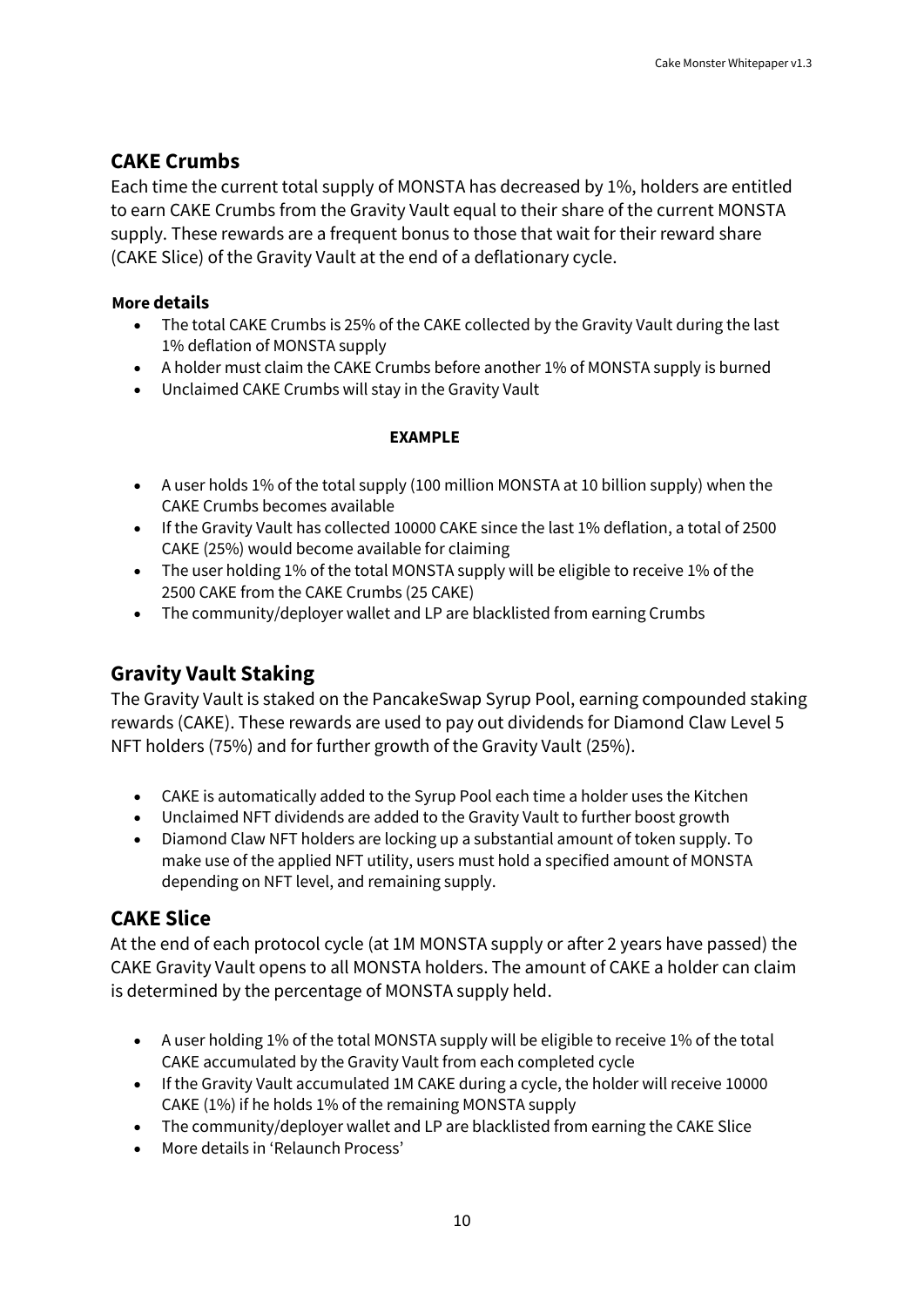## **4 Relaunch Process**

<span id="page-10-0"></span>The end of each protocol cycle (at 1M supply or when 2 years have passed) is controlled by three functions that can be called by anyone. The relaunch basically rewards all MONSTA holders with their share (CAKE Slice) of the Gravity Vault, relaunches the protocol, and protects the ecosystem from monopolization or implosion by opening completely new trading strategies with the beginning of the next deflationary cycle.



### **Finish**

If supply <= end supply (1M) or 2 years have passed, the CLAIM GRAVITY VAULT function becomes available to anyone, and all trading will be halted for 35 days.

- The collected liquidity from the cycle will be removed from the LP and temporarily stored in a smart contract
- The FINISH function becomes also available when there is no vault management activity for more than 124 days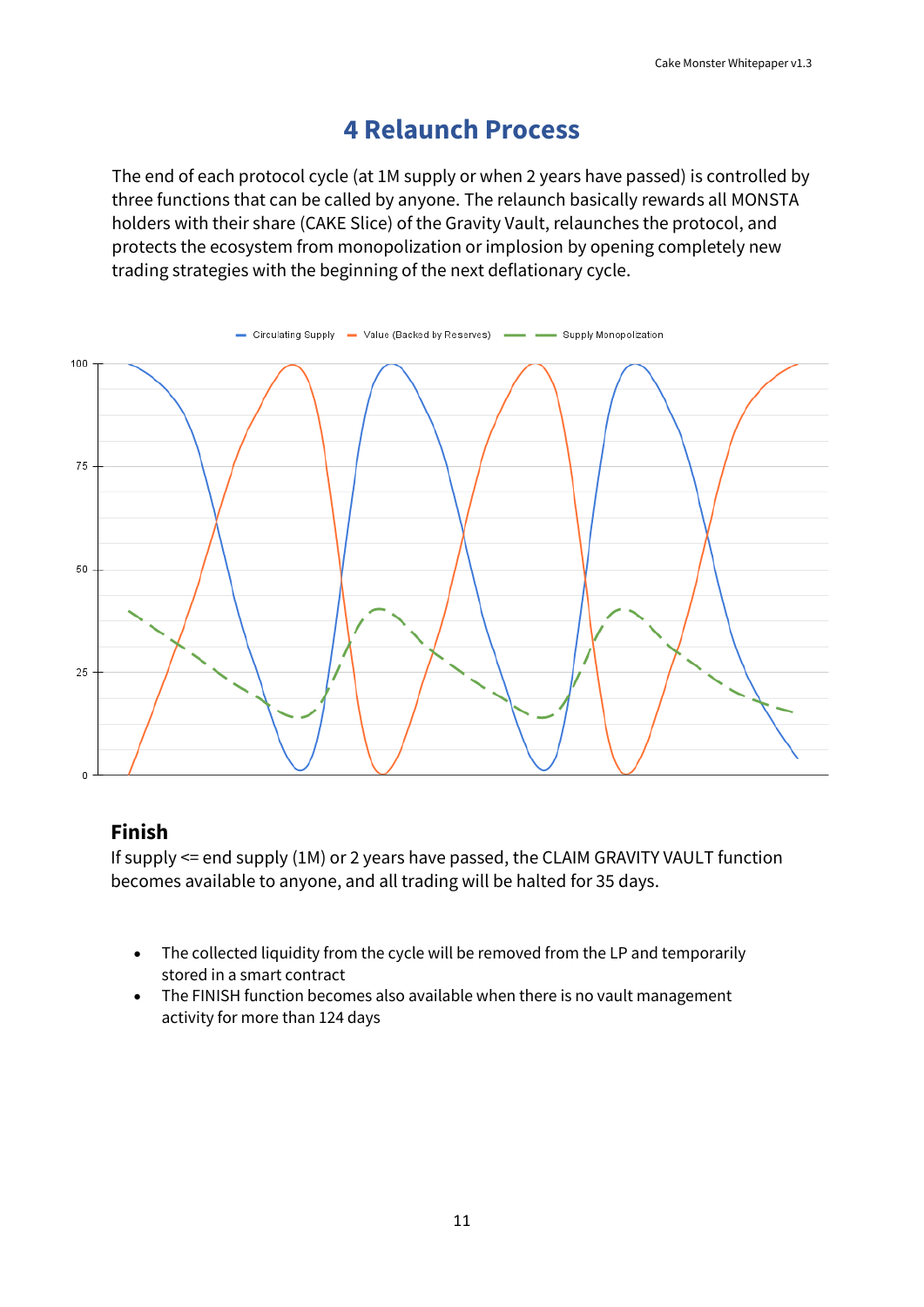## **Claiming Gravity Vault**

For 35 days anyone can claim their share/slice of CAKE, equivalent to their MONSTA holdings versus total supply at the time of the trading halt.

- Upon claiming all MONSTA tokens in the bearer wallet will be swapped for the CAKE from the Gravity Vault and will be burned hereafter
- Unclaimed CAKE stays in the reserve contract and will be used to boost the new cycle

#### **EXAMPLE**

- Minimum supply of 1 million MONSTA is reached
- The Gravity Vault is worth \$100 million worth of CAKE
- A user owns 1% of the total supply (10000 MONSTA at 1 million supply)
- They are eligible for \$1 million worth of CAKE

### **Relaunch**

After 35 days claiming period, the RELAUNCH function can be called by anyone to kickstart a new cycle.

- MONSTA supply will be minted back to the initial of 10,000,000,000 (10B)
- Adds liquidity previously stored in the SC back to the LP on PCS to relaunch the protocol and start trading
- Holders of the previous cycle receive the shares back with which they claimed their CAKE Slice. If a holder owned 1% of MONSTA supply at the end of a cycle, he gets reminted 1% for the new cycle
- \* **IMPORTANT**: Holders which have not claimed their CAKE Slice/Share of the GV will lose it and will not get re-minted tokens relative to the initial supply. Unclaimed CAKE rewards will be used for the upcoming cycle
- Token distribution will only be split between minted tokens for holder of the previous cycle and tokens in liquidity. No team tokens, no community wallet.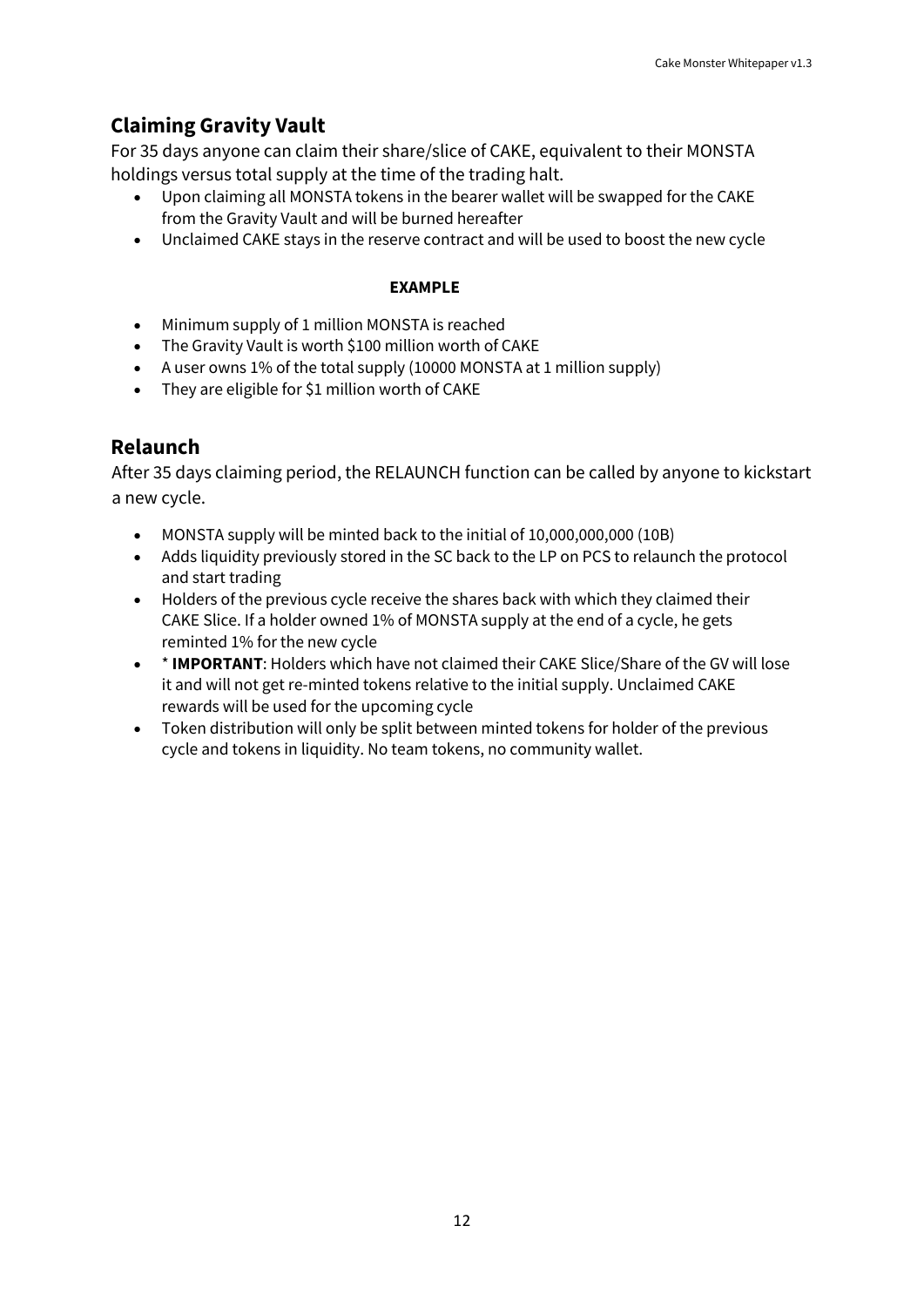## **5 CAKE Yield Generation**

<span id="page-12-0"></span>The Gravity Vault APY (annual percentage yield) is calculated via the growth rate of the Gravity Vault (reserve asset: CAKE), holding cost of MONSTA (wallet resets), and the total MONSTA deflation happening within a calculated timeframe of 30 days, which is then compounded over 12 months. This gives a relative estimate for the Gravity Vault growth per year and each holders share/slice of the vault.

### **Relative Formula**

("Gravity Vault Growth %" (30 days)) / ("Deflation %" (30 days)) - Cost of holding (30 Days) = monthly growth (compounded over 12m) = CAKE Gravity Vault APY (relative)

### **Code**

```
cakeInVaultGrowth = (cakeInVaultToday - cakeInVault30DaysAgo) 
/ cakeInVault30DaysAgo;
deflation = supplyToday / supply30DaysAgo;
holdingCosts = ((5 * 0.05) / 50) * 30;monthlyGrowth = cakeInVaultGrowth / deflation - holdingCosts;
APY = monthlyGrowth^12 * 100;
```
#### **EXAMPLE**

- If APY = 25000% and CAKE Slice of holder = 100 CAKE, then estimated Slice after 12 months = 25000 CAKE
- If APY = 25000% and CAKE in GV = 30000 CAKE, then estimated CAKE after 12 months = 7.5M CAKE

### **Friction or Frictionless**

The generated yield is frictionless for the most part, as holders do not have to stake or farm for potential CAKE rewards, and thus do not have to give up control of their holdings or go through the hassle of a lot of interactions and transactions.

However, the CAKE Crumb rewards, NFT dividends, or the Gravity Vault CAKE Slice must be actively claimed by holders via the dAPP as they become claimable within a snapshot range determined by trading volume and subsequent token deflation.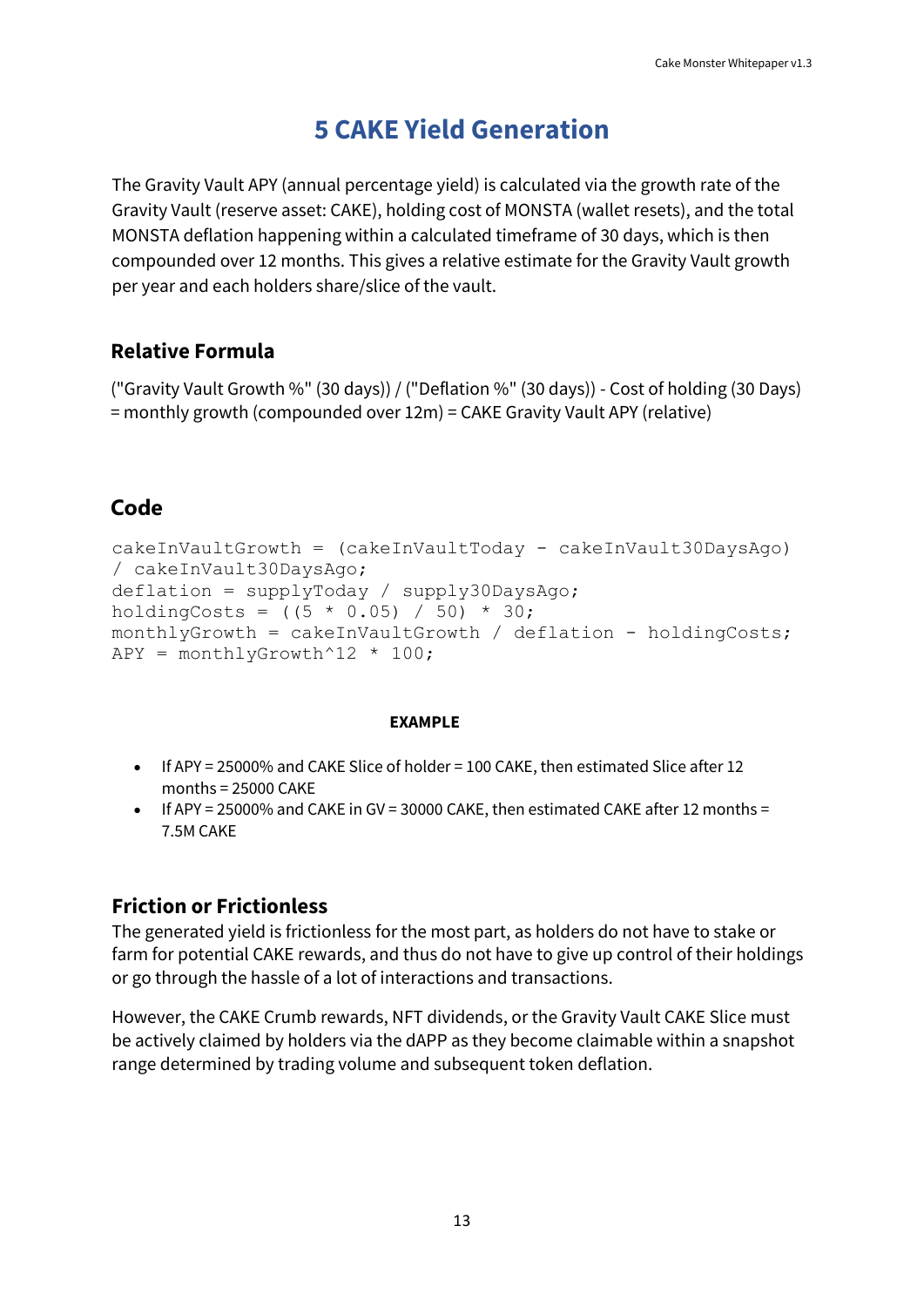## **6 Long-Term Technical Strategy**

<span id="page-13-0"></span>The long-term technical strategy for Cake Monster proposed in this whitepaper includes four key directions: Gamification & NFT Art, Infrastructure Changes, General Expansion, and Charity.

### **Gamification & NFT Art**

We plan to develop sophisticated gameplay and art aspects that will help engage the community, gain new holders, and add value through professional artwork designs, and an intertwined gameplay system with a focus on adding and preserving value for the MONSTA ecosystem. This would include the development of collectible NFTs (3D, augmented reality, and P2E) that are built around the MONSTA ecosystem to support drive and stability.

### **Infrastructure Changes**

Cake Monster is built to become a community project. And, as such, we plan to build a DAO around Cake Monster and hand the project over to the community. We will ensure that, from our perspective, everything necessary is in place by then so that we can say with a clear conscience that the project is safe and sound. We plan to build an intra-exchange (Monster Swap) to help the community swap other reserve assets, native tokens, or NFTs for benefits.

#### **General Expansion**

We plan to expand our reach to other promising blockchains (multi-chain) that support a reserve asset in use of this project or another project we are developing or partnering with. Cake Monster can easily be spread to more chains.

### **Charity**

When Cake Monster is established, we plan to create Cake Monster For Good. An initiative that sees Cake Monster committing to bespoke charity programs, decided by the community, to combat mental health, inequality, abuse, poverty, and any other endeavor the community decides.